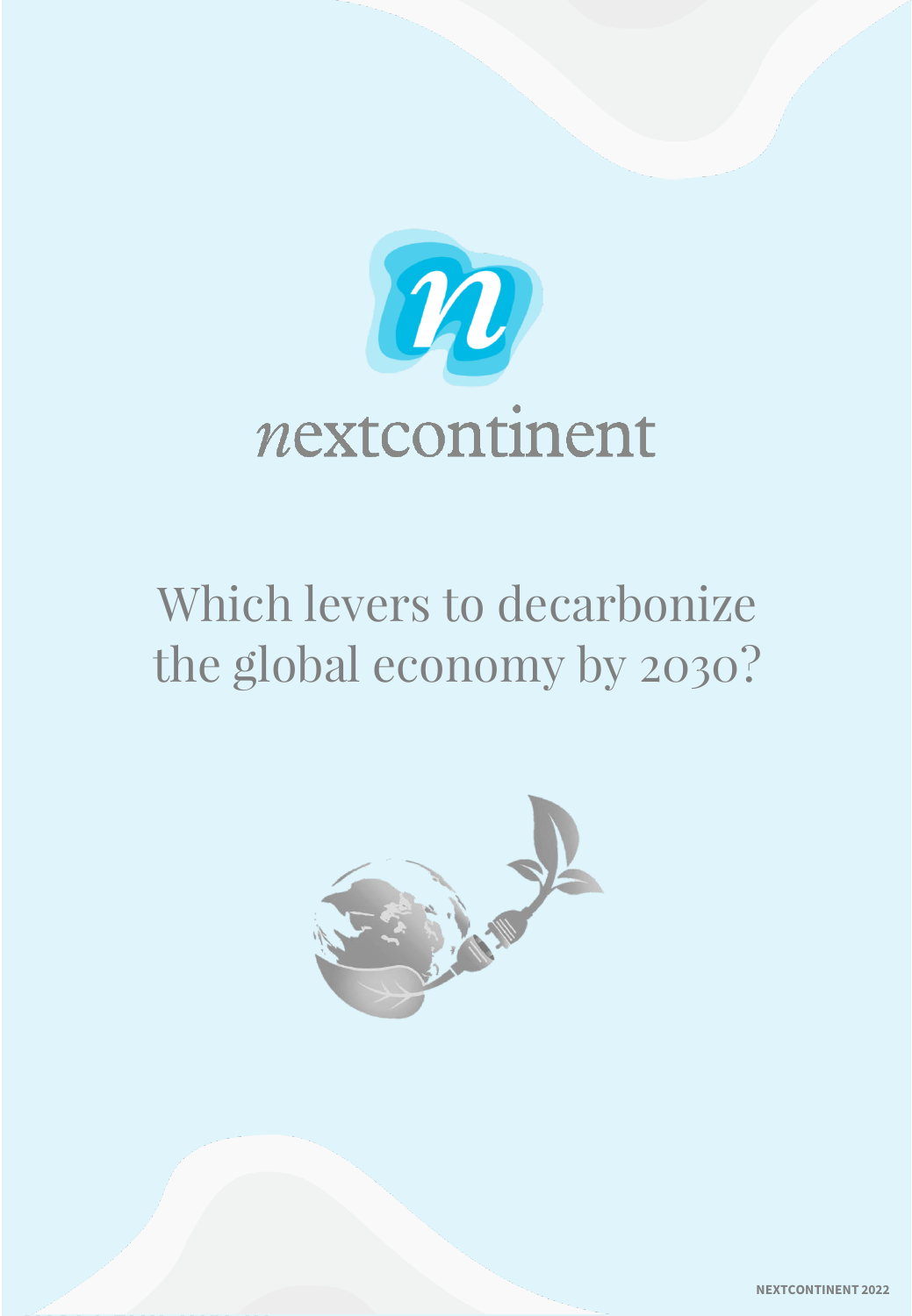**Climate change is a global threat**. It entails policy foresight and international cooperation. **Earth's average air temperature has increased by about 1.1 °C since 1900, with over 50% of the increase occurring in the last fifty years.** For decades, the global energy and electricity mixes have been based mainly upon fossil fuels and characterized by a certain inertia. The global carbon budget informs on the residual timing to limit the global warming to 1.5°C by 2100. **The planet has consumed around 86% of its carbon budget**. This means that, the residual carbon budget in a 1.5°C scenario is only 14%. According to the IPCC (Intergovernmental Panel on Climate Change), this represents less than 15 years of CO2 worldwide emissions (based on 2019 global CO2 emissions). **The climate clock has triggered the countdown for immediate climate action**.

**The current energy crisis caused by the war in Ukraine not only implies to find new alternatives in terms of energy supply but also to accelerate the decarbonization of the global economy.**

This energy transition is specific since objectives go beyond simply adding a new energy layer to existing energies. Indeed, without a significant modification of consumption and production patterns, the planet's carbon budget will be exceeded. The challenge is to decarbonize the economy by relying on all climate change stakeholders, and not solely energy firms. Obviously, a coherent first step is to reduce drastically the use of coal (around 27% of the global energy mix and around 14% of EU electricity mix) which emits twice more CO2 than gas. However, a perfect and uniform global energy policy on a short-term horizon is a pledge. On a theoretical level, a "perfect energy policy" should be decarbonized, respective of consumers purchasing power, industrially competitive, and secure in terms of energy supply. Not surprisingly, on a short and medium-term horizon, trade-offs must be made between these five objectives.

The post-lockdown economic recovery plans (2300 billion USD at the global scale) offered an opportunity to strengthen the resilience of the global economy to prevent future climate crises, but the opportunity was not seized. **Only 2% (380 billion USD) of the recovery investments were targeted to decarbonized** projects with an increasing gap between the "Global North" and the "Global South" climate policies. These projects have engaged only 20% of the required investments to decarbonize economies. The plans relied mainly on coal as a response to the strong rebound of industrial electricity consumption.

It is regrettable, since green recovery plans strengthen the resilience of economies by reducing the frequency and impacts of future climate damages.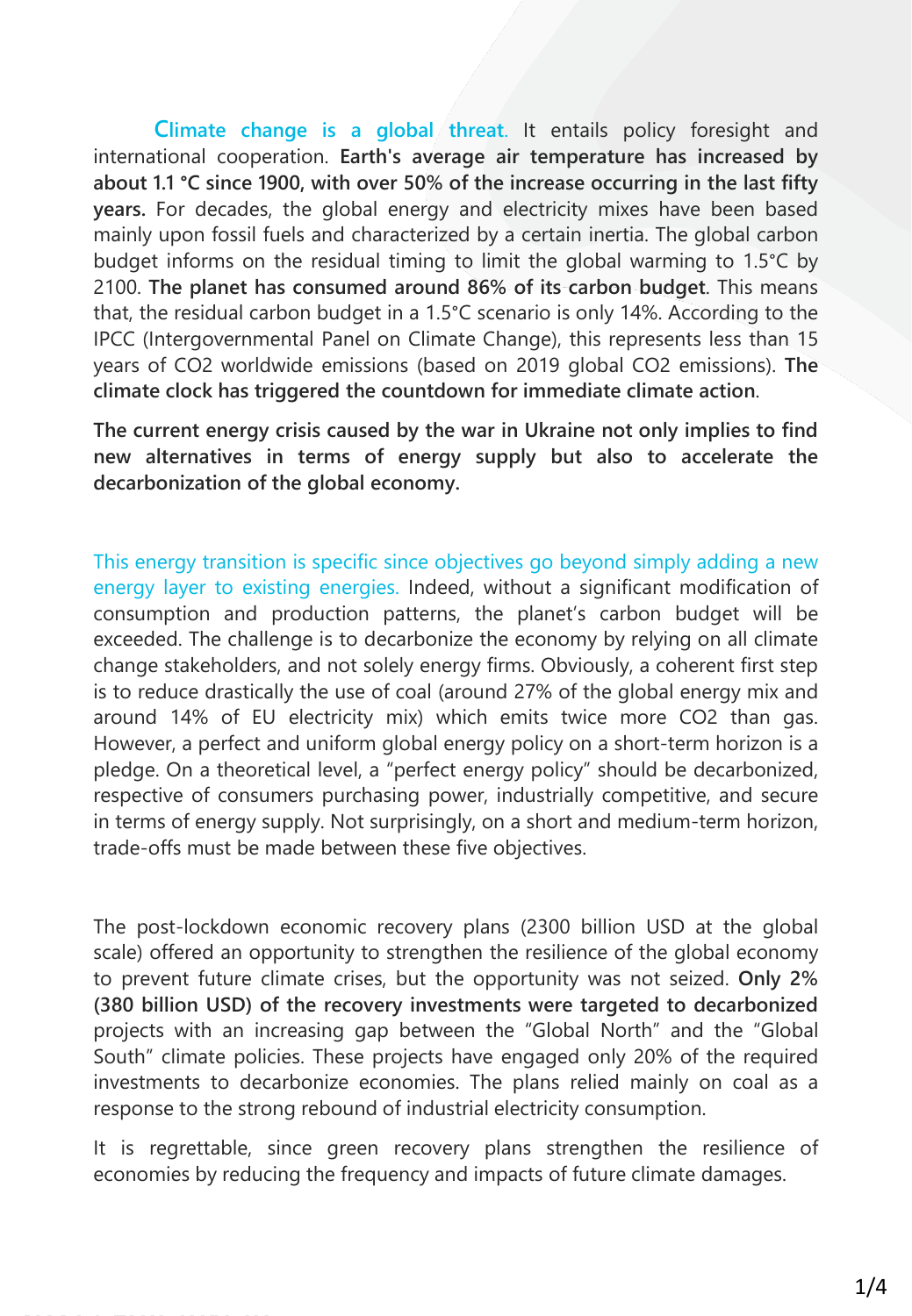Even countries with significant levels of climate-friendly investments have maintained "brown" public investments (in either budgetary or fiscal expenses).

Reinforcing attenuation and engaging adaptation of the global economy are the subject of a consensus; but how to proceed? **There are three guiding principles to follow.**

- **First, the energy transition and the fight against global warming are everyone's business.** It implies a shift of supply chains for most companies with prior corresponding carbon's profiles evaluations. However, the concept of carbon neutrality is relevant on scopes 1, 2 and 3 of carbon emissions. Therefore, cooperation with client industries to impact the industrial ecosystem (including public-private partnerships) is crucial.
- **Secondly, efficient energy and climate policies must consider the heterogeneity of national contexts** before defining corresponding roadmaps with a preferred decentralized approach. The latter is enabled by the increased digitalization of the energy sector.
- **Thirdly, in health and climate matters, it is necessary to adopt a global perspective and use all efficient levers simultaneously.**

**Our ambition is to show a third way beyond the binary options of carbonized growth versus economic growth decline**. We believe in a selective growth approach based notably upon high energy productivity, decarbonized technologies, and green infrastructures reducing the carbon footprint. The objective of climate policies should be to decouple economic growth from CO2 emissions (we refer to absolute decoupling when emissions fall in absolute terms even as the economy continues to grow) rather than promoting economic decline (termed "degrowth") as the sole remedy to global warming. Believing in a trade-off between economic growth and climate action is not fatal.

**Besides energy sobriety and efficiency, several levers should be combined** by governments, firms, network operators, financial institutions, and consumers to reach climate neutrality without opposing economic growth and climate action.

• **The first lever is carbon pricing** to give an explicit financial cost to climate damages. Is it the miracle remedy? No. As there is geopolitics of energy there is geopolitics of climate change. The existence of an historical climate debt has been leading the COP summits to a deadlock for many years in the negotiating process between industrial countries and developing countries. Therefore, a global uniform price for carbon is illusory.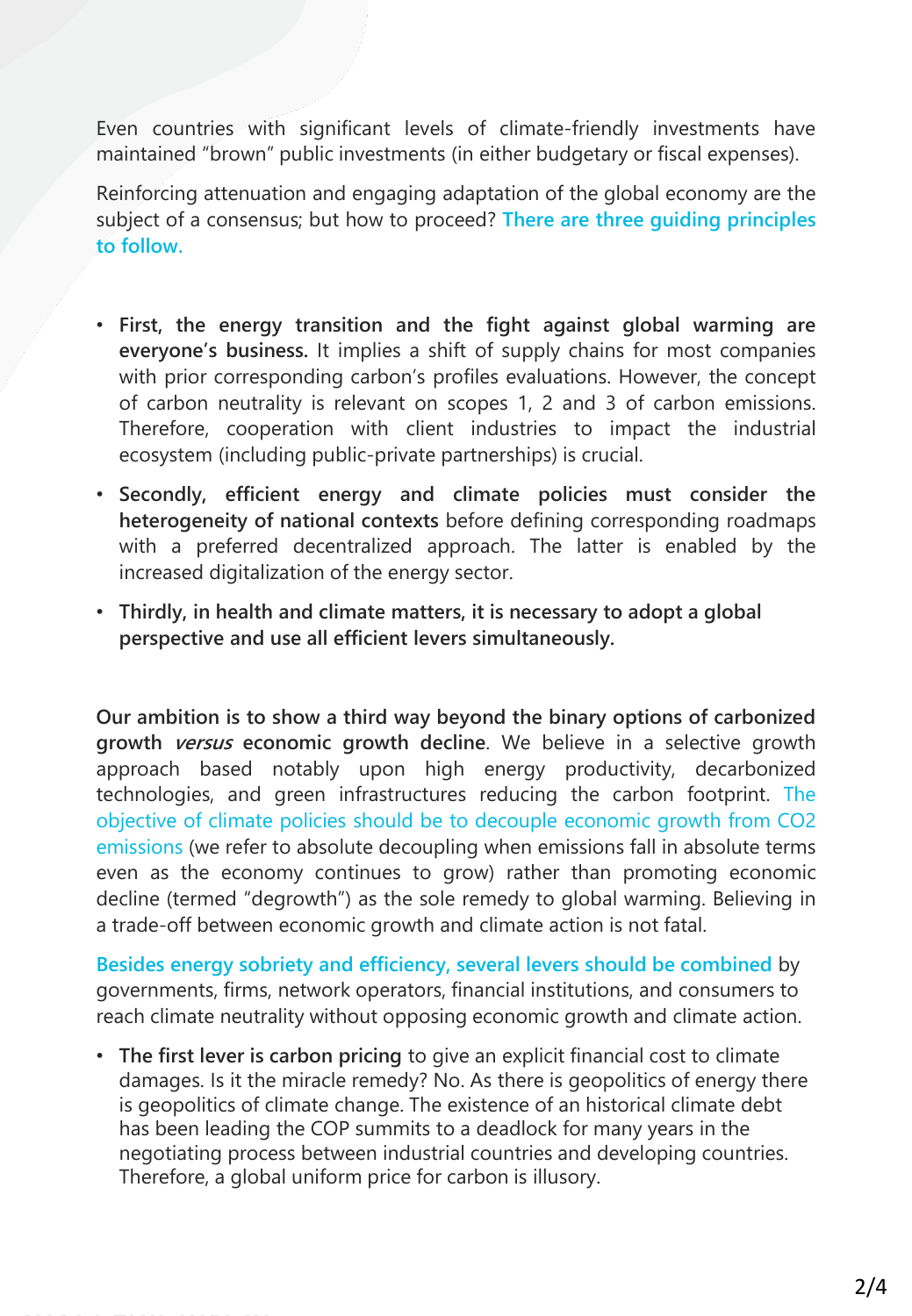**There are several carbon markets or carbon taxes in the world, but the results are deceptive**. Even if around 60% of world GDP is concerned by a certain form of carbon pricing, the price is below 15 USD for 70% of the covered CO2 emissions. Scientific consensus considers that the price should be at a minimum of 40 USD.

The case of the EU ETS (EU carbon market) illustrates the complexity to rely on the carbon price as a long-term market signal for decarbonized investments. For many years, the price was even too low to incite quitting coal. Carbon pricing is not the alpha and omega to save the climate, it is necessary but not sufficient.

To remedy these market shortfalls, many firms have implemented internal carbon pricing to protect themselves against the risks associated with future carbon prices as well as being in line with existing or future stricter climate regulation. Carbon neutrality becomes a transversal strategic axis for these companies.

Which are the benefits of an internal carbon pricing? The proceeds of this tax are used to **stimulate R&D or identify new growth opportunities**. Such internal pricing mechanism orientates investments towards low carbon technologies. For these firms, it is a means to get prepared to future decarbonization policies. This represents a competitive advantage, since these policies affect the costs related to energy sourcing, technical systems, and operational processes.

• **The second lever is climate finance**. Financial institutions (banks and financial asset firms) must be part of the climate solution. Not only green investments will limit global warming, but they will also enhance bank's carbon footprint and mitigate the corresponding climate risk. This climate risk is a financial risk for banks (either directly or through financed entities). Indeed, a bank that will face asset depreciations will lose value and by a domino effect may impact other banks. This systemic risk is a potential threat for the overall financial stability.

**How to reduce the exposure to climate risk?** We believe that financial regulators should develop new methodologies (such as climate stress-tests, climate reporting, higher capital requirements for coal projects) to incent financial institutions to align their investments with carbon neutrality. In terms of climate investments, private finance should complement public funding in a context of high national debt rates. As mentioned, **fair and progressive carbon pricing combined with climate finance through incentive regulation will strengthen banks' resilience to climate shocks.**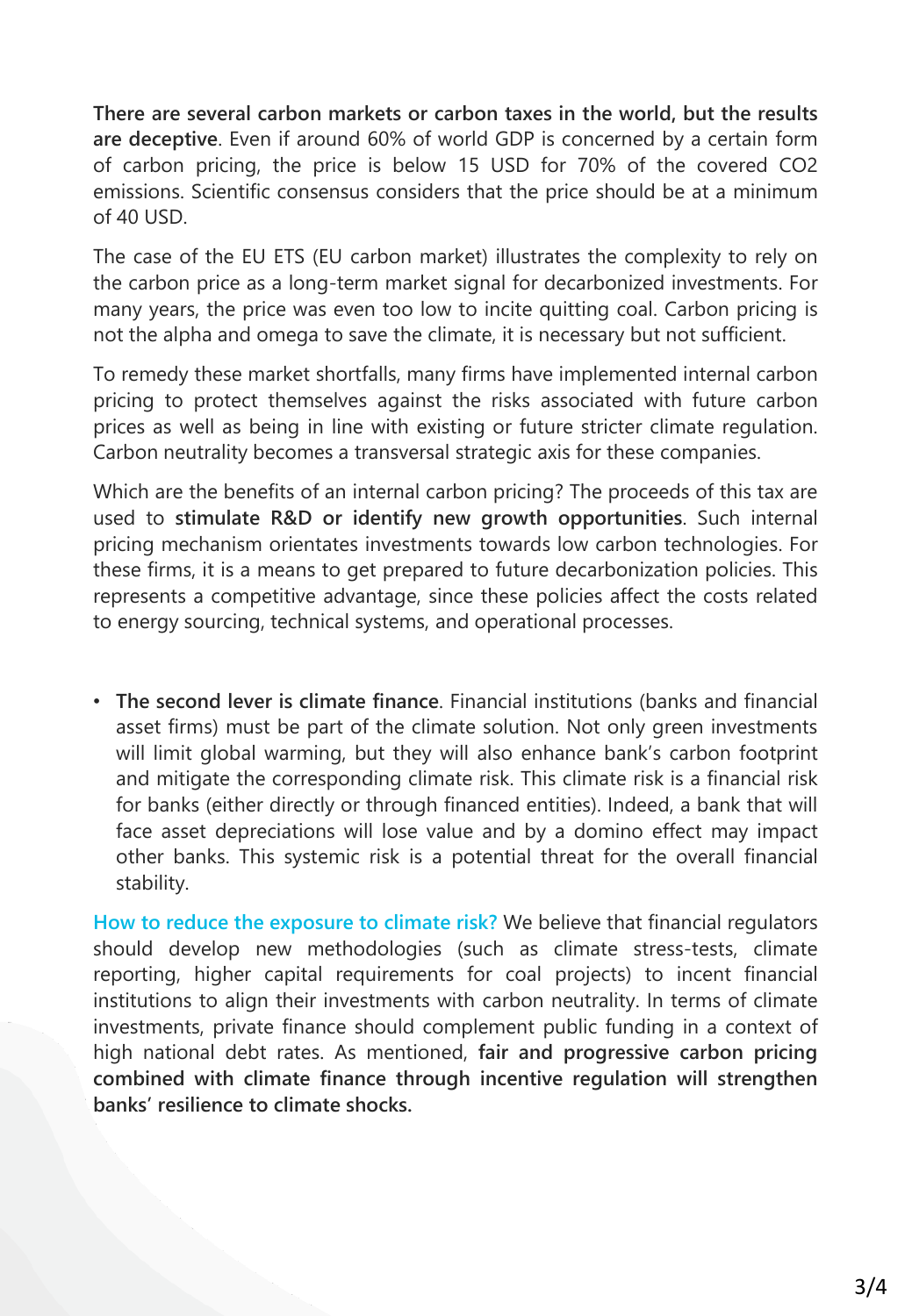- **The third lever is fiscal**. An ecological tax is efficient and fair if it neither impacts households 'purchasing power nor industrial competitiveness. It must be part of a global fiscal reform and be compensated by the corresponding decrease of other taxes for a neutral impact. Such tax should be implemented in an environmental logic not a budgetary one. Naturally, these tax revenues must be used to fund decarbonized projects: green mobility, green infrastructures, green technologies, thermal building renovation.
- **The fourth lever is on the production side**. Green technologies such as hydrogen and carbon storage capacities represent not only efficient decarbonization technologies, but also pave the way to new business opportunities. Given the cost of hydrogen electrolysis and hydrogen station networks, the challenge of green hydrogen is more financial and industrial than technical. The development of a new generation of smaller and more competitive fuel cells and the development of transportation and storage infrastructures will contribute to the development of green hydrogen with synergies along national hydrogen value networks.

For implementing these decarbonization strategies, opportunity and feasibility studies entail investments appraisal, training, organizational diagnoses, corporate governance analysis tools, and change management. We have a long track record in terms of low-carbon business models and transformation projects at an international scale. We offer innovative methods to manage disruptive sectorial changes with a tailored approach for each client. **Our teams can intervene in a variety of projects: evaluate green tech start-ups in the frame of a hydrogen strategies, upskill staff for coping to new energy and climate challenges, restructure management processes, and implement value chain decarbonization strategies.**